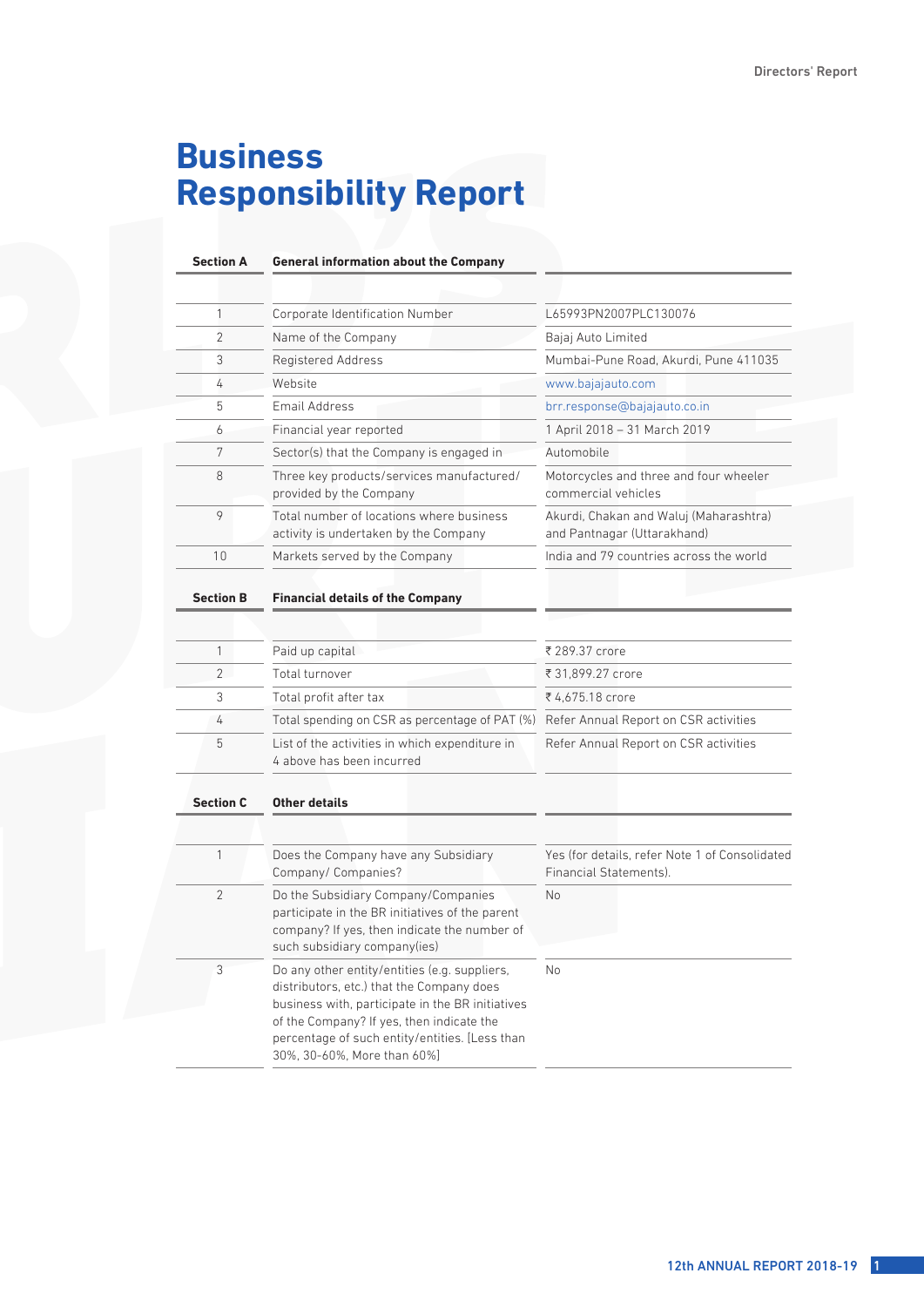| <b>Section D</b> | <b>BR</b> information                                                                             |                           |
|------------------|---------------------------------------------------------------------------------------------------|---------------------------|
|                  |                                                                                                   |                           |
| 1                | Details of Director(s) responsible for BR                                                         |                           |
|                  | (a) Details of the Director/Director responsible for<br>implementation of the BR policy/policies: |                           |
|                  | DIN Number                                                                                        | 07464437                  |
|                  | Name                                                                                              | Mr. Pradeep Shrivastava   |
|                  | Designation                                                                                       | <b>Executive Director</b> |
| (b)              | Details of the BR head:                                                                           |                           |
|                  | DIN Number (if applicable)                                                                        | Not applicable            |
|                  | Name                                                                                              | Mr. Kevin D'sa            |
|                  | Designation                                                                                       | <b>CFO</b>                |
|                  | Telephone number                                                                                  | $(020)$ 66106601          |
|                  | e-mail id                                                                                         | kpdsa@bajajauto.co.in     |
| $\overline{2}$   | Principle-wise BR policy/policies                                                                 | Included in this report   |
| 3                | Governance related to BR                                                                          | Included in this report   |

#### **Section E Principle-wise performance**

Principle-wise performance Included in this report

# Preface

As mandated by the Securities and Exchange Board of India (SEBI), India's top 500 listed entities based on market capitalisation on the BSE and NSE, are required to submit a 'Business Responsibility Report' (BRR) along with their Annual Report for 2018-19. This report is required to be in line with 'National Voluntary Guidelines on Social, Environmental and Economic Responsibilities of Business' (NVGs), as released by the Ministry of Corporate Affairs in July 2011.

Bajaj Auto Ltd. ('BAL' or 'the Company'), to whom the said requirement is applicable, presents its seventh BRR in line with the NVGs and the BRR requirement of SEBI. This report provides information on key business responsibility initiatives undertaken by the Company. The business responsibility performance of the Company is assessed annually by BAL's Board of Directors.

#### **Principle 1: Businesses should conduct and govern themselves with Ethics, Transparency and Accountability**

BAL's business philosophy is built on the key foundational values of ethics, transparency and accountability. The Company firmly believes that trust, integrity and credibility are key elements in creating value for its stakeholders. To ensure that these principles are adhered to, BAL adopted a Company-wide 'Code of Conduct' (CoC) in 2009. It describes integrity, cultural and good working norms as well as the process to address any violations. Every BAL employee is required to adhere to the CoC's requirements and the same are introduced to them during induction.

In order to enable employees to raise concerns to the Company's Management, the CoC also contains a 'Grievance Redressal Policy' and a 'Whistle Blower Policy'. One complaint was received with respect to the above two policies in the year 2018-19 and the same was acted upon.

A separate CoC specifically applicable to the Company's Directors and Senior Management is also in place which states that 'Directors and Senior Managers shall observe the highest standards of ethical conduct and integrity and shall work to the best of their ability and judgment'. All Directors and Senior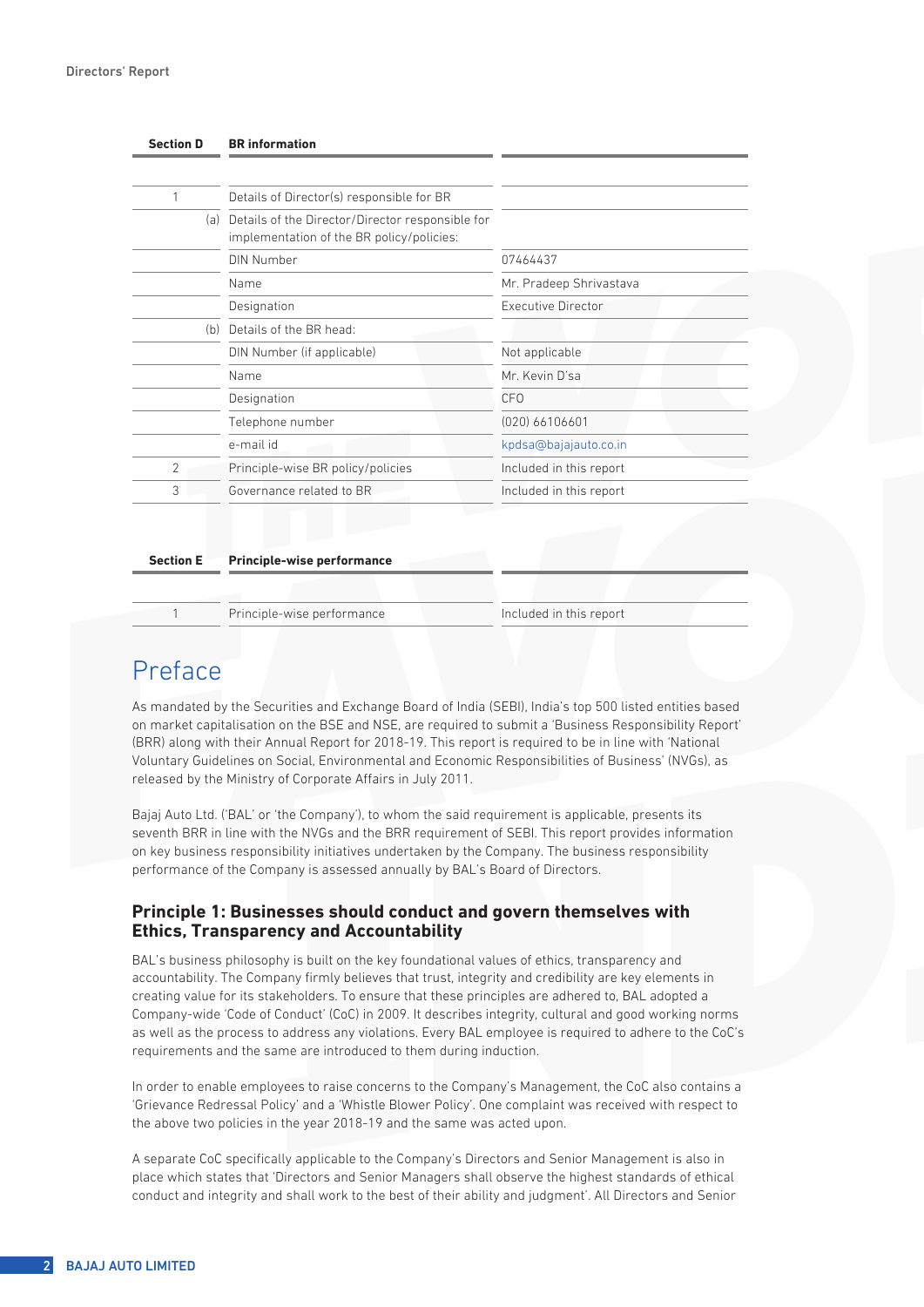Management personnel have affirmed compliance with the CoC. A declaration to this effect, signed by the Managing Director, is given in the Annual Report.

The Company is also signatory to the Model Code of Conduct developed by Confederation of Indian Industry (CII). In addition to this, BAL is an industry partner of the World Economic Forum's initiative, 'Partnership Against Corruption Initiative' (PACI), and has a policy of a zero-tolerance towards bribery.

#### **Principle 2: Businesses should provide goods and services that are safe and contribute to sustainability throughout their life cycle**

BAL believes that alignment of business plans and activities with sustainability goals leads to long-term growth for the Company.

It is committed to providing goods that are safe and which imbibe sustainability through its life cycle. This is reflected in the Company's initiatives on resource efficiency and safety, as described below.

#### **Product sustainability**

All BAL products are compliant with the environmental standards in the Indian Central Motor Vehicle Rules (CMVR), as applicable from time to time. This includes regulating the tail-pipe emissions of air pollutants such as Carbon Monoxide (CO), Hydro-carbons (HC), Nitrogen oxides (NOx) gases as well as particulate matter. For such compliances, all BAL models are 'Type Approved' certified by the Automotive Research Association of India (ARAI).

BAL also ensures compliance with the emission Conformity of Production (COP) requirements for emissions, under CMVR. Additionally, BAL ensures that models which are exported to various countries meet the varying environmental requirements applicable for each country. In the last fiscal year for the COP 50% of the vehicle models are Direct Pick from the dealership, which also successfully met the COP norms. All existing BAL vehicle models are BS IV compliant and certified by ARAI. It has been planned to comply with BS VI norms by end of 2019 for all variants across all platforms to meet the deadline of April 2020.

#### **Compliance to ABS/CBS norms for 2W brakes**

In addition, plans are in place to comply with Government norms for anti-lock braking system and combined braking system by March 2019 for all variants. All two-wheeler models have anti-lock braking system or combined braking system, based on their engine capacity w.e.f. 1 April 2019.

The Company has planned for electrification for all platforms (i.e., two wheeler, three wheeler and quadricycle).

Studies conducted by the Company on its products have indicated the recyclability and recoverability rates of 87% and 94% respectively.

#### **Sustainable Sourcing**

The 'Green Purchasing Policy' of BAL includes requirements related to water, energy and natural resource conservation that need to be met by the entire supply chain. In line with this Policy, all key vendors are being certified for ISO 14001 and OHSAS 18001 management systems. Vendors are currently submitting their re-certification status to BAL.

There are vendor clusters located close to each of the BAL plants. These vendors are engaged by BAL through the 'Bajaj Auto Vendor Association' (BAVA), which currently has 163 members. While 135 of these members are ISO 14001/OHSAS 18001 certified, the Company plans to make such certifications a prerequisite for all BAVA members in the future, except for assembly and 3PL logistics vendors.

Cluster level Vendors Safety Officers' Committees have been formed for all the vendor clusters. Cross audits are regularly conducted by these officers at the other vendor locations within the clusters. These, along with frequent BAVA meetings, provide the members with a platform to share their experiences,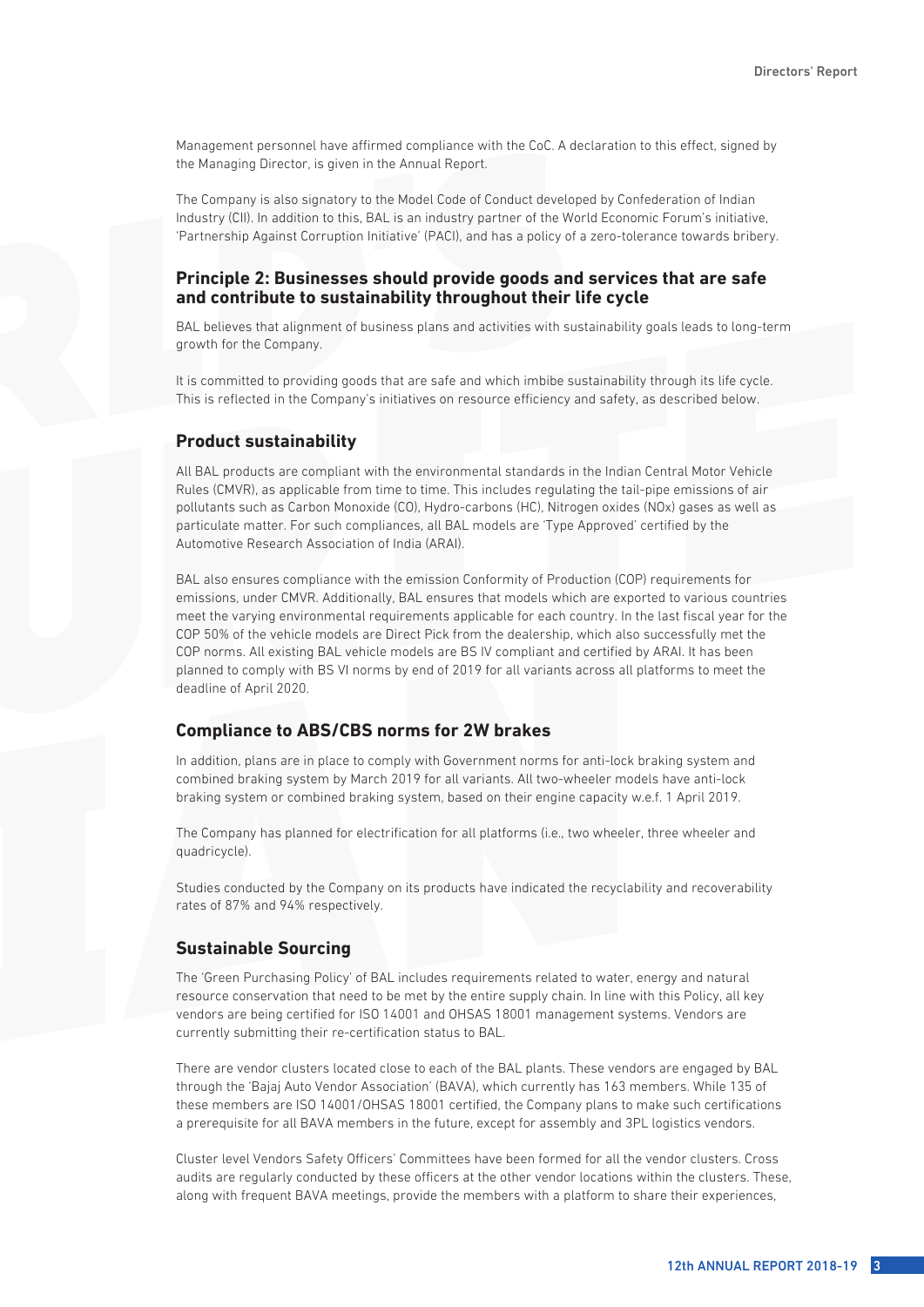initiatives and best practices on various topics related to environmental, health and safety (EHS), logistics efficiency, quality improvement and other initiatives.

BAL has adopted a 'Total Productive Maintenance' (TPM) Policy that enables Tier I and II vendors to improve their operational, human and cost efficiencies. At the end of FY2018-19, a total of 163 Tier I vendor groups and 300 Tier II vendors were practising TPM. Extension of practice of TPM to Tier 2 vendors is reviewed in BAVA management committee meetings. To give a fillip to the adoption of TPM, BAL has also instituted the TPM Awards which recognise best TPM performing vendors. Cumulatively, 119 BAL TPM Awards and 60 BAL TPM Excellence Awards have been given out to vendors. In addition, 21 vendors have been recognised with the JIPM TPM Excellence awards and 8 vendors received JIPM TPM Excellence Consistency Award. TPM has also been deployed with service providers working in the plants. Best kaizens done on topics of Productivity, Quality, Cost, Delivery, Safety and Morale are awarded at an annual function.

Continuing the practice of third party legal and environmental audit of vendors, especially those involved in surface treatment, a total of 54 audits were conducted in FY2018-19. These audits were preceded by vendor training which helped them understand the process and requirements of the audits. This has ensured compliance with regulations and promoted the adoption of good environmental practices among vendors. In addition, vendor energy audits were conducted to help them identify best practices in energy efficiency and loss elimination, which has resulted in energy saving across all the clusters.

Another initiative to drive efficiency improvement at the vendor level has been the 'Cluster Kaizen Competition', conducted every year. This is followed by a final competition between clusters that recognises improvements in the safety, environment and legal areas.

BAL has also been working with the vendors to encourage the installation of solar panels at major vendor locations. As a pilot project 5 vendors installed roof top solar systems at their factories in FY2017-18. In FY2018-19, 18 vendors installed roof top solar projects of 15 MW capacity at their premises, resulting in generation of green power and reduction in greenhouse gas emissions.

# **Waste reduction**

BAL has undertaken the following actions to comply with the plastic waste management rules:

- Complete elimination of thermocole material
- <sup>l</sup> Use of poly covers and wraps 50 microns by BAL as well as vendors supplying components
- <sup>l</sup> Implemented printing of manufacturer name with recyclable signs and registration details
- Use of 20% recycled plastic with a minimum film thickness of 50 microns
- Plastic scrap being sent to source for recycling

Continuous efforts are made to reduce generation of hazardous and non-hazardous wastes resulting in reduction in waste generation per vehicle by 15%.

#### **Principle 3: Businesses should promote the well-being of all employees**

BAL provides a positive, safe and inclusive work environment to its employees, which ensures that they achieve their highest potential and take the Company to greater heights.

In the year 2018-19, BAL hired 2,863 employees, including 330 permanent employees, 131 on probation, 2,315 trainees and 87 contractual employees. This led to a total headcount of 10,258 employees as of 31 March 2019. Each of the four plants has Company recognised trade unions, and 43.35% of the employees are members of the same. Currently, BAL has 23 specially-abled permanent employees.

As an equal opportunity employer, BAL encourages employment of women across the organisation. As on 31 March 2019, there were 471 women employees in BAL, including 201 regular employees, representing a 29% increase over last year. The Company has a Policy on 'Prevention of Sexual Harassment at Workplace' (POSH) in place to ensure the safety and security of women employees. As part of the International Women's Day celebration, a programme called 'Shakti – Women in Focus' is run every year at BAL. It is a platform to celebrate and engage the women workforce with the larger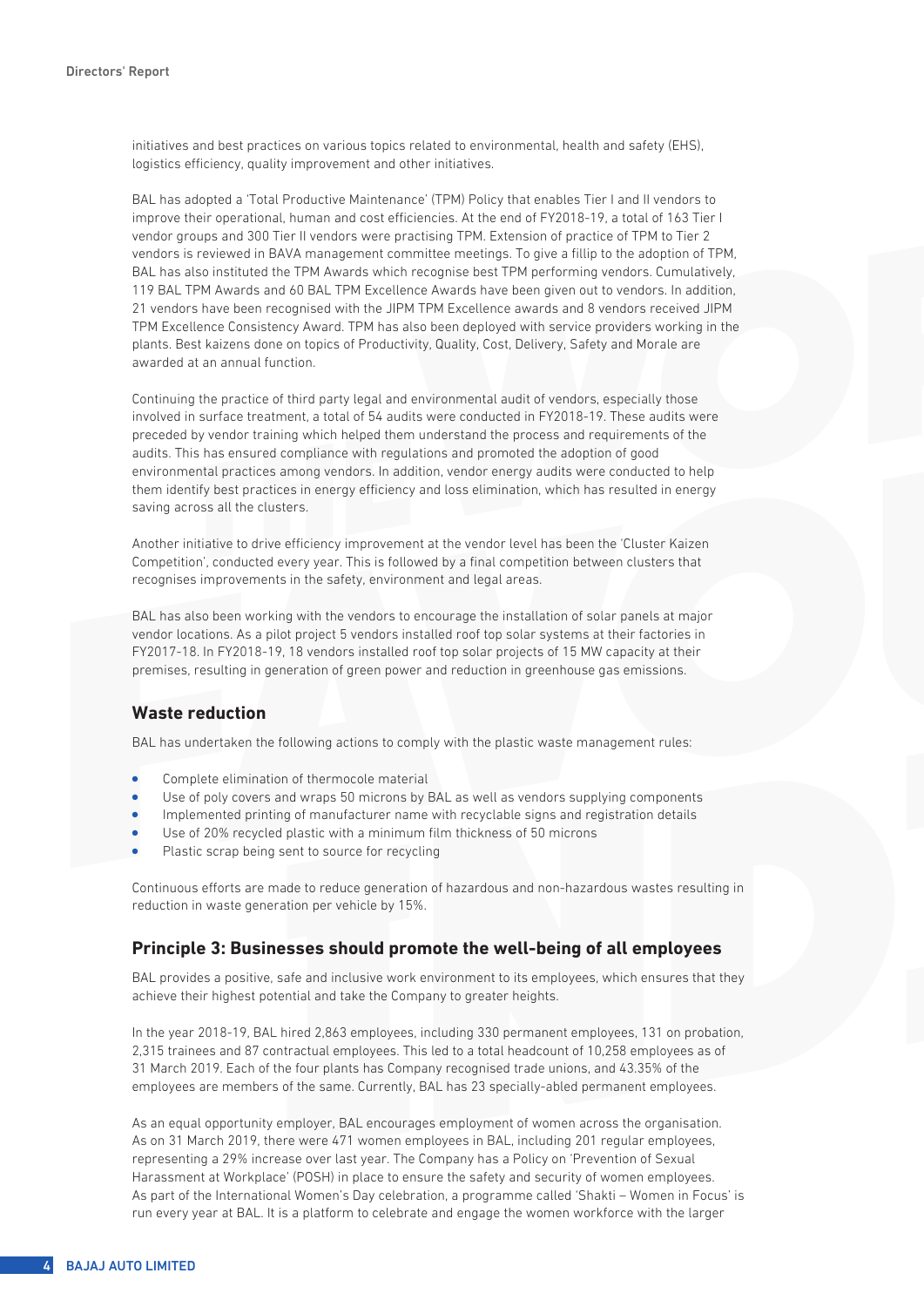objective of highlighting the fact that BAL is a women-friendly organisation. This programme effectively communicates the message that women employees in the Company are safe, both emotionally and physically and know that the environment at BAL is conducive to their development and growth. Different stakeholders came together for this programme that includes week-long learning, engagement and recognition activities, simultaneously held across all the four locations. This year, Ms. Barbara Kennedi, Vice President-Customer Service-KTM Global, has addressed woman employees during the week.

Recognising the fact that continuous skill enhancement gives a fillip to the productivity of the workforce, BAL provides all its employees various opportunities for skill upgradation. In the year 2018-19, more than 4,800 employees were trained through 311 training programmes, spanning 7,900 man-days. Over and above this, employees were given training through TPM pillars, which included Safety, Health and Environment related training spanning 5,319 man-days. This facility is also extended to the employees and workmen of suppliers, dealers and international distributors.

BAL's flagship leadership development programme, 'Act to Adapt', designed in collaboration with IIM – Ahmedabad continues to nurture future leaders for the Company. Since last year, the scope has been expanded to cover employees in higher positions, through a leadership programme 'Adapt to Align'. This enables smooth transition of employees into their new roles. BAL is now aligned to the leadership competency framework (Anticipate – Align – Adapt – Act).

In order to ensure that the service providers are compliant with all applicable norms, the Company conducts regular supplier audits. BAL also has in place a 'Charter of Fair and Responsible Workplace Guidelines' for employees of service providers and collaborative employee relations.

While there were no complaints filed or pending relating to child labour, forced labour, involuntary labour or discriminatory employment during the year 2018-19, one complaint related to sexual harassment was filed and closed during the same period as per laid down procedure.

Extending its focus on employee wellbeing, BAL organised a book exhibition cum sale at its Akurdi plant. In association with leading book distributors, the initiative focused on developing reading habits amongst its employees,

The Company has launched schemes like Car Lease and Corporate NPS Scheme for Level 3 and above employees.

With an aim to promote continuous learning, world class learning and technical expertise to Bajaj Auto, a collaboration with Loughborough University, UK, was signed in 2017. The University is ranked among the top 10 universities of UK. The first batch of 6 Bajaj Auto employees joined the University in October 2018 for the 2 courses i.e. M.Sc. – Mechanical Engineering & M.Sc. – Automotive Systems Engineering.

In August 2018, Bajaj Auto has launched an e-learning library from a US based Company "THORS", on Manufacturing processes & Engineering applications suitable for Plants, Engineering and Supply Chain. A total of 528 learners attended 1,835 courses in more than 75 topics. Going forward, this will enable more employees to the learning process due to flexibility & ease of access at any time through internet in a very cost effective way.

Company has launched the new Flextime Policy for Level 3 and above employees.

#### **Principle 4: Businesses should respect the interests of, and be responsive towards all stakeholders, especially those who are disadvantaged, vulnerable and marginalised**

As an equal opportunity employer, BAL ensures that there is no discrimination of any type for socially disadvantaged sections in the work place. To formalise its commitment, it launched the 'Code of Conduct for Affirmative Action' in 2006, which ensures that preference is given to people from socially disadvantaged sections of the society, provided merit and other business considerations are equal.

During the year 2018-19, BAL recruited 2,863 new employees of which 242 (8.45%) belong to scheduled castes and scheduled tribes and 845 (29.51%) to other backward classes.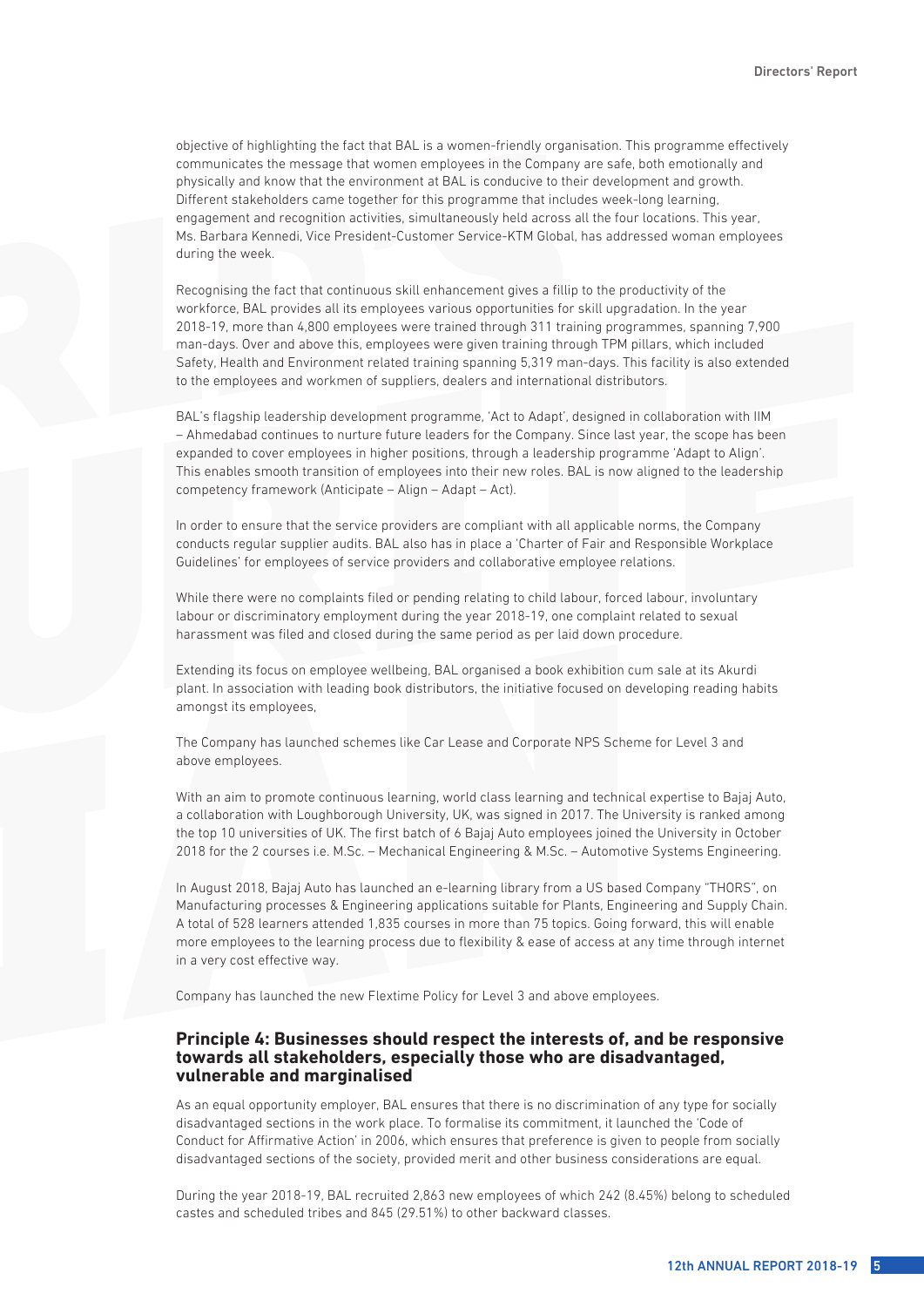#### **Principle 5: Businesses should respect and promote human rights**

BAL strives to uphold the human rights of all its internal and external stakeholders and ensures compliance with all applicable laws. In this regard, a legal compliance report is submitted to the Company's Board of Directors on a quarterly basis. There were no complaints on violation of human rights in the year 2018-19.

#### **Principle 6: Business should respect, protect and make efforts to restore the environment**

Responsible use of natural resources and adoption of sustainable practices enable BAL to move forward in its endeavour to minimise the environmental impact of its operations. As a responsible company, it is committed to creating and preserving a clean environment and society. BAL continues to remain in full compliance with all applicable regulations and is dedicated to the continual improvement of its safety, occupational health and environmental performance.

The decisions of the Company are guided by BAL's Safety, Health and Environment (SHE) Policy. 'Safety' helps in the creation of a safe working environment, thereby minimising the risk of accidents. 'Health' includes provision of individual health check-ups, worker training on hygiene and health practices, access to safe drinking water, noise reduction, etc. 'Environment' is related to the initiatives that reduce air, water and land pollution, as well as management of hazardous waste and resource conservation. All these form the core of "Yutori" a Japanese concept of overall happiness, which is followed in all the plants.

With the aim of reducing packaging waste generation, the Company has replaced wooden crates with steel frames. Additionally, plywood and thermocol have been replaced by corrugated or eco-link boards, thereby reducing the requirement of virgin material.

| Chakan plant                                                                                                                              | Waluj plant                                                 |  |
|-------------------------------------------------------------------------------------------------------------------------------------------|-------------------------------------------------------------|--|
|                                                                                                                                           |                                                             |  |
| Gold Award for safety initiatives and safety skit by                                                                                      | 4.11% reduction in specific power consumption               |  |
| Quality Circle Forum of India, Pune Chapter                                                                                               | (KWH/vehicle)                                               |  |
| Continued use of roof-top solar system with<br>generation of 24.26 Lakh units in FY2018-19, leading<br>to reduction of 2,037 Tons of CO2e | 5.81% reduction in specific LPG consumption<br>(kg/vehicle) |  |
| 2,000 saplings planted inside the plant as part of                                                                                        | Installation of Volute Sludge Dewatering System             |  |
| <b>Environment Day Celebrations</b>                                                                                                       | at ETP                                                      |  |
| Kaizens for resource conservation have led                                                                                                | Installation of Diffused Aeration at Equalisation           |  |
| to reduction of 8.18% in power, 16.53% in fuel                                                                                            | Tanks of FTP and STP                                        |  |
| consumption. Also, packaging material consumption                                                                                         | Certified with Latest version of ISO 14001.                 |  |
| has led to the following consumption reduction in                                                                                         | i.e. 14001:2015                                             |  |
| FY2018-19: Plastic 5.24 tons, Corrugated                                                                                                  | Installation and start-up of CVD 2nd Stage RO II plant      |  |
| Material 86 tons and Wood 680 tons.                                                                                                       | for water recycling in processes                            |  |
| Successfully completed 2nd surveillance IMS audit                                                                                         | Training on Behaviour Base Safety given to 8,942            |  |
| with ISO 14001-2015 & OHSAS 18001                                                                                                         | employees including Service provider                        |  |
| Celebration of Energy Conservation week                                                                                                   | 3.89% reduction in specific carbon emission<br>(kg/vehicle) |  |
|                                                                                                                                           | Celebration of Energy Conservation Week                     |  |

Plant-wise highligts of key environmental initiatives are provided below: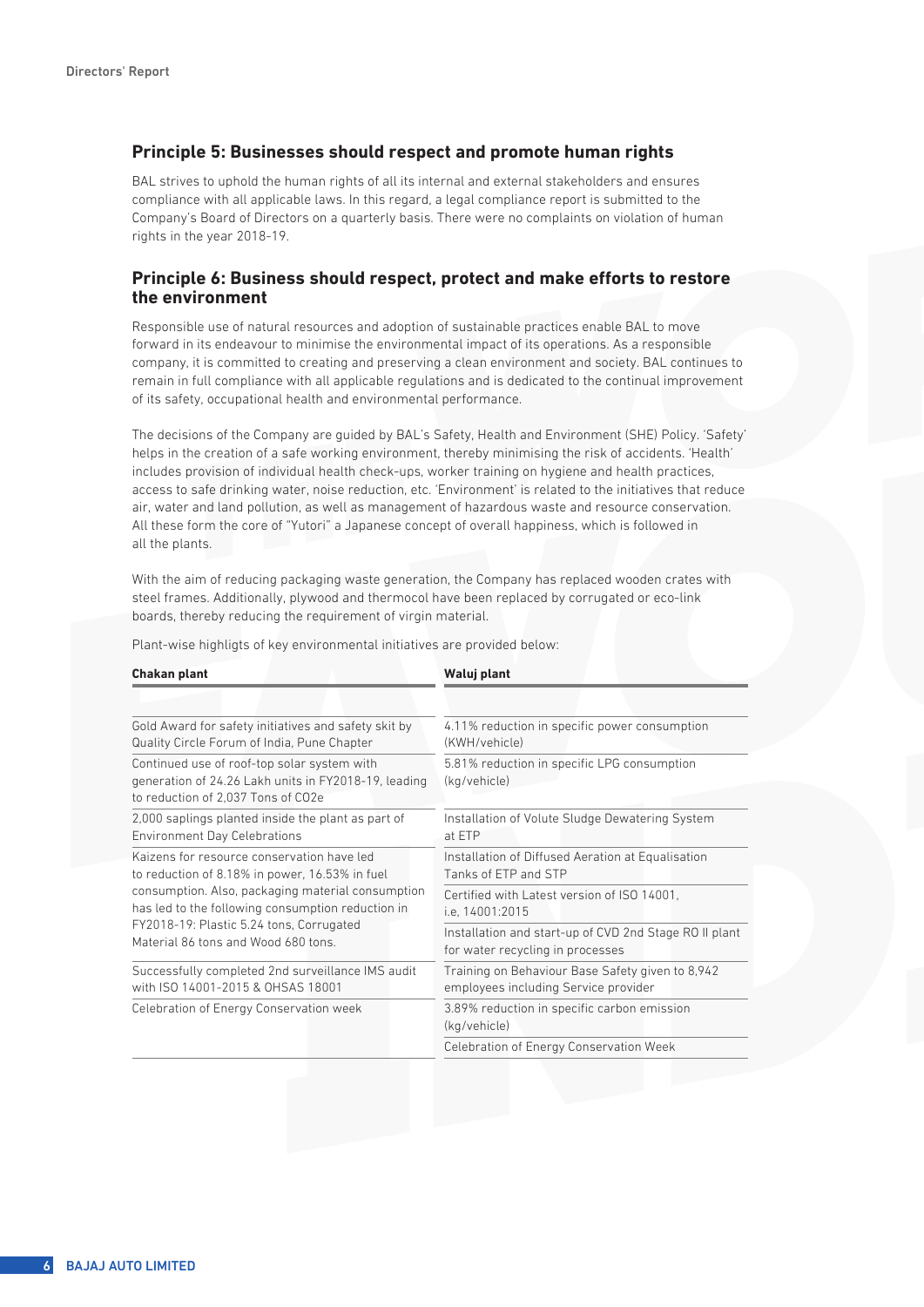| Pantnagar plant                                                                                                                                                                                                                   | Akurdi plant<br>58% of electricity sourced from<br>renewable sources                |
|-----------------------------------------------------------------------------------------------------------------------------------------------------------------------------------------------------------------------------------|-------------------------------------------------------------------------------------|
| 5.72% reduction in specific power consumption (KWH/vehicle)<br>Achieved Power consumption of 5.93 Units./Veh. (lowest)<br>6% reduction in specific LPG consumption<br>(kg/vehicle)                                                |                                                                                     |
| 25% reduction in water consumption (m3/Month). Achieved<br>specific water consumption at 0.060<br>m3/vehicle<br>Installation of RO Plant to convert ETP Treated water in<br>RO & used in Paint shop                               | 3.2 MW installed solar capacity with generation<br>of 28.42 lakh units in FY2018-19 |
| Installation of DC Brushless Motors in Paint shop<br><b>ASU Blower</b><br>Installation of more efficient heat transfer chemical<br>(Hydromx) in Hot Water Generator which causes 30% faster<br>heat transfer as compared to water | Kaizens have reduced power consumption by<br>90,000 units/year                      |
| Training of 600 man-days on safety topics. Recorded zero<br>major and minor accidents                                                                                                                                             |                                                                                     |
| Celebration of Road Safety Week, Safety week & World<br>Environment Day                                                                                                                                                           | Use of LED lights in office, shop floor and<br>street lighting                      |
| Certified with the latest version of ISO 14001.<br>i.e., ISO 14001-2015                                                                                                                                                           | Certified with the latest version of ISO 14001.<br>i.e., ISO 14001-2015             |

#### **Other Initiatives**

100% of canteen waste at Pantnagar and Chakan is composted. At Chakan, Black Soldier Fly Larvae (BSFL) has been introduced to compost canteen waste and convert it into animal feed.

Use of PNG at Chakan, Pantnagar and Akurdi plants.

100% Compliance to Maharashtra Plastic Ban Notification, 2018 at Akurdi, Chakan and Waluj plants.

Both Waluj and Chakan continue their water positive status with patented rain water harvesting structures.

#### **All Four Plants**

Zero Effluent Discharge (outside plant).

Certified with the latest version of ISO 9001, i.e., ISO 9001-2015 as well as OHSAS 18001-2007.

Celebration of National Safety Week.

All plants of BAL operate as per the 'Consent-to-Operate' provided by the respective State Pollution Control Board (SPCB) and are within permissible limits with regards to the emissions and waste generated. No show-cause notice was received from the Central Pollution Control Board (CPCB) or the respective SPCB.

#### **Principle 7: Businesses, when engaged in influencing public and regulatory policy, should do so in a responsible manner**

BAL is a responsible member of various national as well as international associations and actively engages in policy advocacy. It presents its views on the setting of new industry standards and regulatory developments pertaining to the automotive manufacturing industry. Areas covered include governance and administration, economic reforms and inclusive development policies, among others. Some of the key associations of which BAL is a member of, are:

- Confederation of Indian Industry (CII)
- Society of Indian Automobile Manufacturers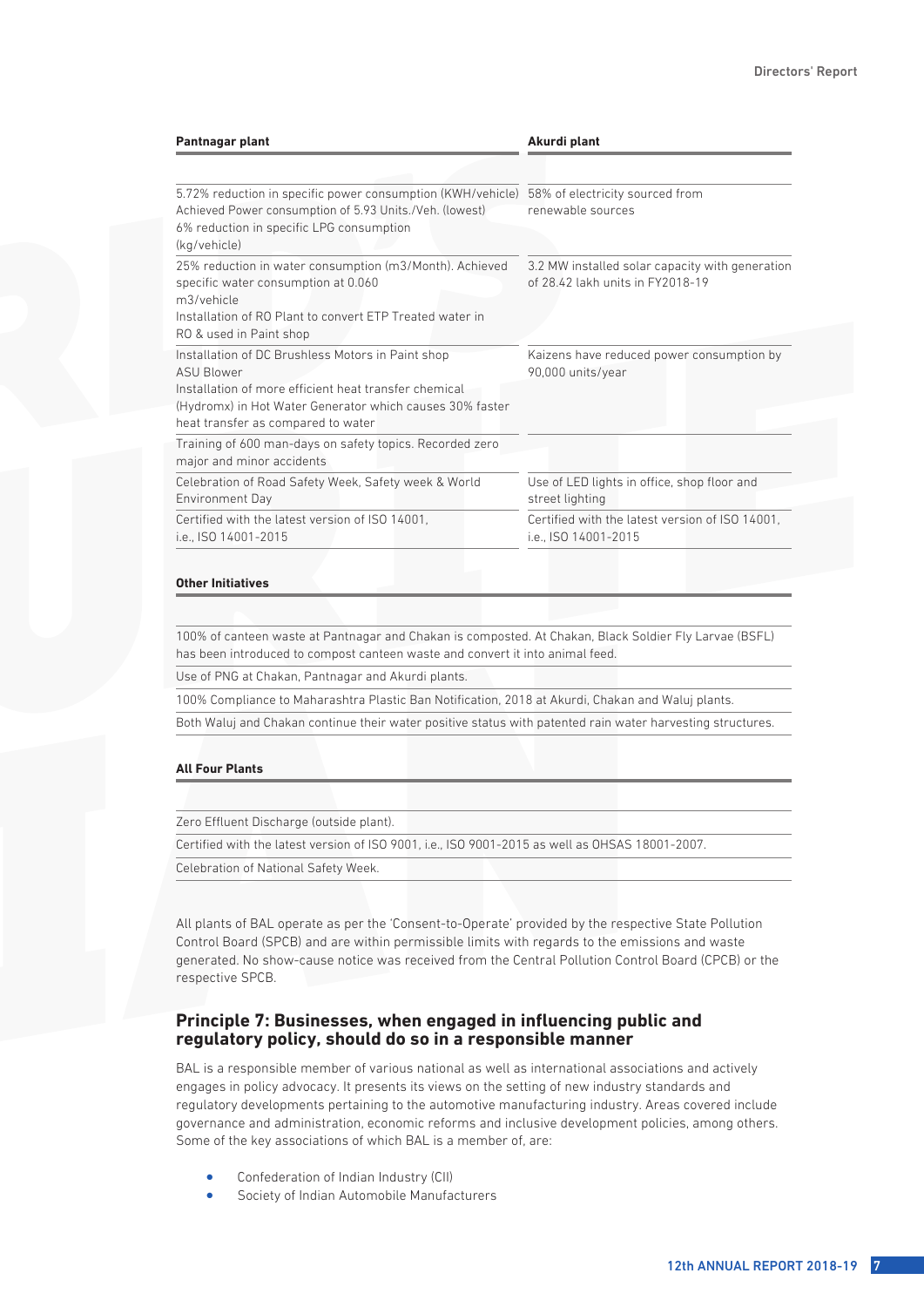- **•** World Economic Forum
- Federation of Indian Export Organisations
- The Automotive Research Association of India
- <sup>l</sup> Mahratta Chamber of Commerce, Industries and Agriculture
- NAFEMS Ltd.
- <sup>l</sup> National Safety Council
- The Advertising Standards Council of India
- Indian Merchant Chamber
- <sup>l</sup> Bombay Chamber of Commerce and Industry
- <sup>l</sup> Engineering Export Promotion Council of India

#### **Principle 8: Businesses should support inclusive growth and equitable development**

The vision and philosophy of late Shri Jamnalal Bajaj, founder of the Bajaj Group, guided the Corporate Social Responsibility (CSR) activities of the Group. He embodied the concept of trusteeship in business and common good, and laid the foundation for ethical, value-based and transparent functioning.

Through its social investments, the Bajaj Group addresses the needs of communities residing in the vicinity of its facilities by taking initiatives in the areas of health, education, environment conservation, infrastructure and community development, and response to natural calamities. The Group is not only a corporate identity but also a catalyst for social empowerment and the reason behind the smiles that light up a million faces.

The Company's goodwill resonates in its new global identity campaign 'World's Favourite Indian', that live in the collective consciousness of its customers across the globe.

#### **Guiding Principles:**

The Bajaj Group believes that social investments should:

- **Benefit generations:** The Company believes in 'investment in resource creation' for use over generations. The Company tries to identify sustainable projects which will benefit the society over long periods.
- **Educate for self-reliance and growth:** To usher in a growth-oriented society and thereby a very strong and prosperous nation, by educating each and every Indian.
- **Promote health:** The Company believes good health is a pre-requisite for both education and productivity.
- **Encourage for self-help:** To guide and do hand holding for self-help, individually and collectively to create excellence for self and for the team.
- **Be focused:** The Company believes that activities should be focused around locations where it has a presence and hence can effectively guide, monitor and implement specific projects.
- **Target those who need it most:** Care for sections of the society, which are socially at the lowest rungs irrespective of their religion or caste or language or colour.
- **Sustain natural resources:** The Company encourages balanced development and ensures least adverse impact on the environment – Growth with Mother Nature's blessings.

#### **Our Activities**

(Please refer to the **Annual Report on CSR activities** for a detailed list of partners and grant amounts)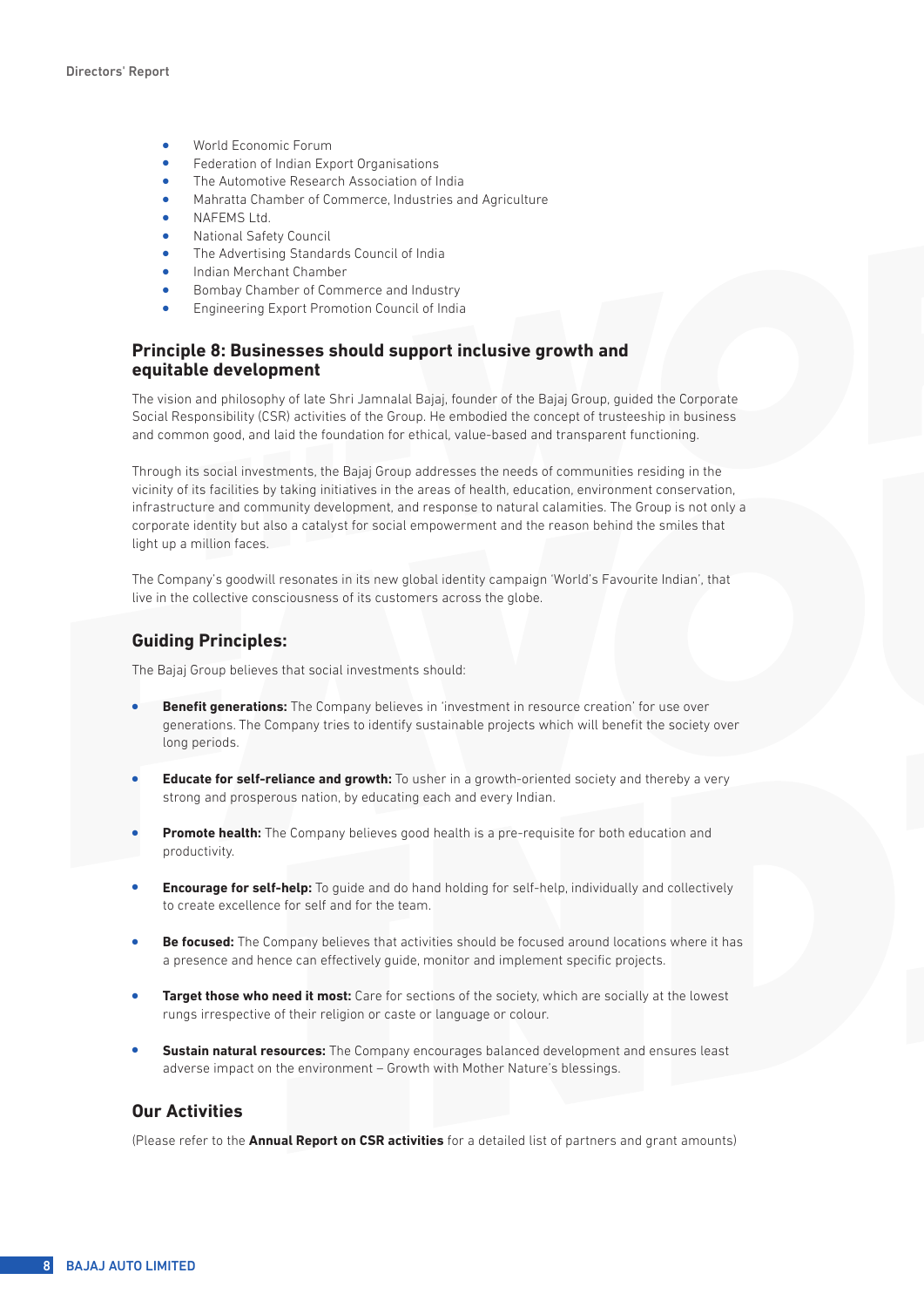#### **1. JANKIDEVI BAJAJ GRAM VIKAS SANSTHA (JBGVS)**

JBGVS is a registered Society and a Trust, founded in 1987. It is an apolitical, rural development organisation assisting participating rural community in the selected 146 villages of Pune, Aurangabad and Wardha Districts of Maharashtra, as well as Sikar District in Rajasthan and Pantnagar of Uttarakhand. JBGVS, since 1987, has successfully implemented 16 major schemes and projects of the Government and 12 projects funded by agencies other than the Government. The activities that are carried out by JBGVS are given in succeeding paragraphs.

- **Bajaj Water Conservation Project (BWCP):** With the aim of conservation of water, JBGVS has launched the first phase of Bajaj Water Conservation Project in 51 villages of Paithan and Gangapur taluka of Aurangabad District and the second phase in 110 villages of Gangapur and Aurangabad talkuas, which are tanker fed for 6 to 9 months. It is anticipated that while a total of 2,40,418 people will be direct beneficiaries of this programme, around 45,550 households will be benefitted from this project. While the total outlay of this programme is around ₹ 19,900 lakh for a period of 5 years, Bajaj Auto has already spent more than ₹ 8,000 lakh.
- **The Bajaj Education Initiative (BEI):** BEI focuses on improving quality of education in Government and low cost private schools in Pune, specifically in Pimpri-Chinchwad area. During the reporting period, BEI has conducted 68 various programmes covering 6,840 students, 652 teachers and 2,800 parents, across 51 schools, thereby covering a total of 10,292 beneficiaries. A total of 4 Computer Labs were established taking the total number to 67. Apart from this, seven e-learning kits were provided during the year taking the cumulative number to 1,677. As part of BAL's commitment to promote quality education for children, various initiatives have benefitted more than 25,000 students in approximately 200 schools across Maharashtra, Rajasthan and Uttarakhand.
- **School Construction in Khed (Pune) and Udhamsingh Nagar, Uttarakhand:** To provide good quality education in primary schools, especially for children of socio-economically marginalised communities, JBGVS has started the construction of 70 schools in 52 villages.
- <sup>l</sup> A similar school support programme "School Adoption" has been initiated by JBGVS Pantnagar at the request of authorities in Udhamsingh Nagar.
- **Samaj Seva Kendra (SSK):** SSK is a social welfare centre that aims 'to provide facilities for development and improvement of the quality of life of the workers, their families and general population of surrounding area.' SSK also provides a platform for education, culture, sports, healthcare and vocational training to local communities. Similar SSK based activities have been started in Aurangabad, Wardha, and Pantnagar.

#### **2. EDUCATION AND LIVELIHOOD**

In addition to this, within the period under review, your Company has supported 35 projects under the education and livelihood sector and disbursed an amount of  $\bar{\tau}$  2,670 lakh. Some major projects are as follows:

- **Bharativa Yuva Shakti Trust (BYST):** Youth Entrepreneurship Development Programme: BYST's prime objective is to empower young dynamic entrepreneurs (between the age of 18- 35 years), who are not exposed to right opportunities and integrate them into the economic mainstream. A unique feature of the BYST programme is that each entrepreneur is assigned a mentor, drawn from the industry, who gives voluntary personalised advice and support.
- Room to Read: Room to Read's literacy programme addresses critical gaps that exist throughout India's early-grade literacy curriculum and within primary school resources and learning aids. This programme will address 120 new schools in Maharashtra and Uttarakhand, benefiting around 18,600 children.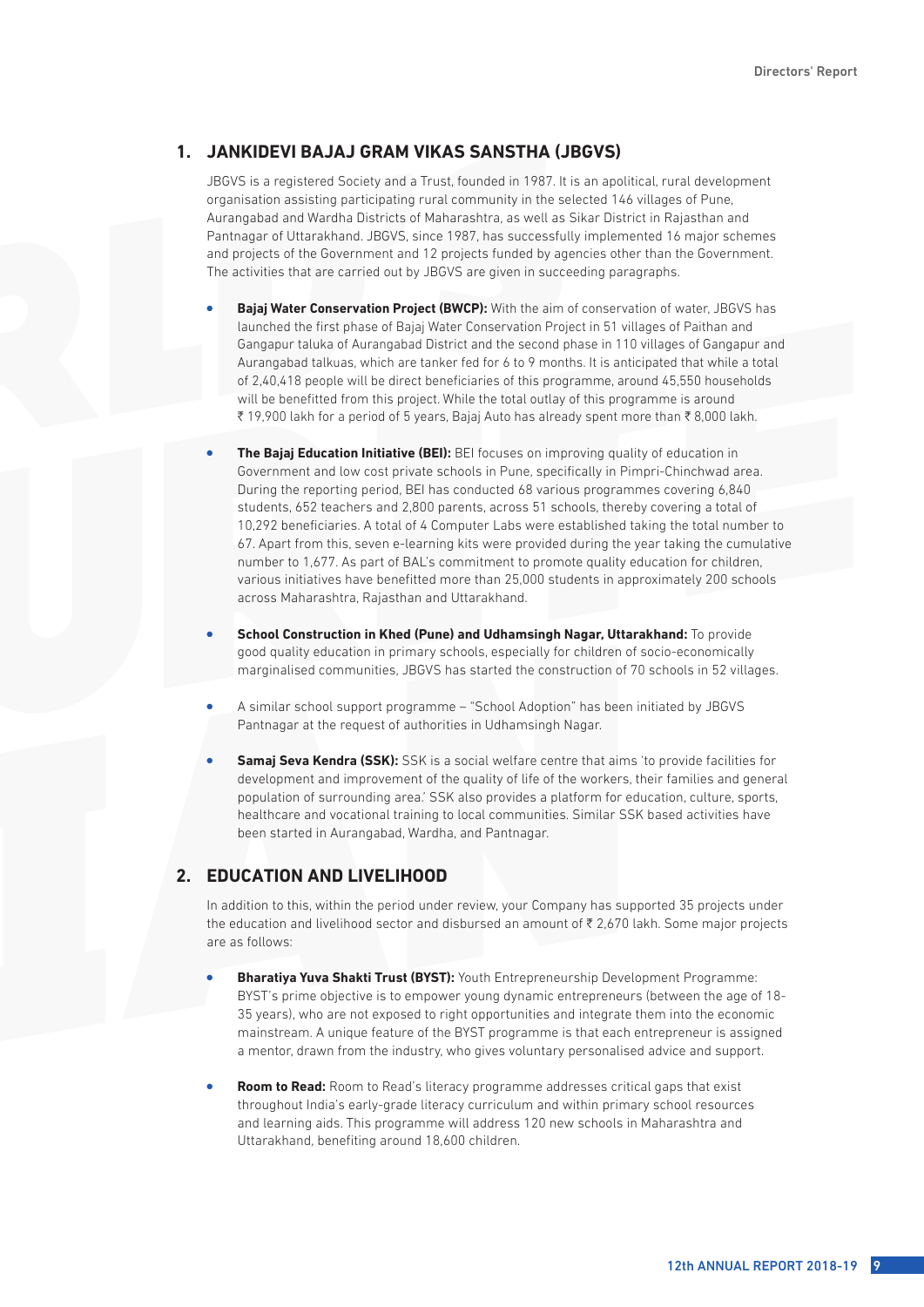- **IBTADA:** The organisation has promoted 1,700 women SHGs, with a total membership of about 20,000 members. IBTADA has successfully innovated a Sakhi model (women change agent) in the areas that where it operates. IBTADA is currently working with 100 Government schools to improve learning outcomes as part of the Bajaj funded project.
- **Round-Table India:** Round Table India is an organisation of young businessmen dedicated to provide quality, education and better infrastructure facilities in low-income schools. The organisation, established in 1999 in India, has constructed 2588 schools across the country, so far.
- <sup>l</sup> **Chinmaya Organisation for Rural Development (CORD)Himachal Pradesh** The Bajaj Group has supported CORD to empower women's groups called Mahila Mandals, Self Help Groups, Adolescent Girls Groups and Children Groups to enhance livelihood opportunities in the selected Panchayats of Dhola Devi and Dwarahat blocks of Almora district, with a total population of 5000 people in 800 households.
- **BAIF Institute for Sustainable Livelihood Development, Uttarakhand BISLD has built 50** cattle development centers in 5 districts (Udhamsingh Nagar, Nainital, Champawat, Almora, Bageshwar) of Uttarakhand, which will provide services to 500 villages and 27,500 families.

### **3. HEALTH**

Within the period under review, your Company has supported 18 projects and disbursed an amount of  $\bar{\tau}$  1,423 lakh. Some major projects worth mentioning are:

- **Grant Medical Foundation (Ruby Hall Clinic):** Being a charitable trust hospital, medical care for the underprivileged has always been a priority for the management. The hospital conducts free camps in the farflung areas of Maharashtra in order to benefit the rural population. Bajaj Auto has supported this institution with a donation of  $\bar{\tau}$  700 lakh for procurement of a Digital PET CT machine for the hospital, which will be installed in the hospital campus in its Nuclear Medicine Department.
- **Shrimati Rupa Rahul Bajaj Annamrita Centre:** Under the mid-day meal programme of Government of Maharashtra, "Annamritra Foundation" (formerly known as ISKCON Food Relief Foundation), is providing meals to 22,000 children per day in PCMC schools. They intend to take this number to 50,000 children per day.
- **Vision Spring:** Bajaj Drishti Project: In May 2017, Bajaj Auto Limited and Vision Spring (supported by JBGVS) launched the Bajaj Drishti Project in Maharashtra. 'Bajaj Drishti' aims to screen 100,000 low-income community members and school children with vision issues and provide eyeglasses or refer them for further diagnosis and treatment to a specialist.
- **Bajaj YCMH ART Centre:** The Bajaj YCMH ART (Anti Retro-Viral Therapy) Centre at Yashwantrao Chavan Memorial Hospital, Pimpri, Pune, has been in operation since August 2008. The arrangement is between NACO, YCMH and BAL. Over the years, the centre has provided treatment to 16,170 HIV patients with a daily flow of more than 200 patients.
- <sup>l</sup> **The Kamalnayan Bajaj Hospital, Aurangabad:** The Kamalnayan Bajaj Hospital, which is a charitable institute, extends services to below poverty line (BPL) and Economically Weaker Section (EWS) of society. While the treatment for BPL patients is free, for EWS it is subsidised to the extent of 50%. Till date, this scheme has benefitted 1,44,040 patients and an amount of  $\bar{\tau}$  14.80 crore (approx.) has been spent on it.
- **Pravara Medical Trust:** In collaboration with Pravara Medical Trust, the Bajaj motorcycle ambulance project is serving the poor in remote regions, where people had been dying because they could not be taken to the hospital in time.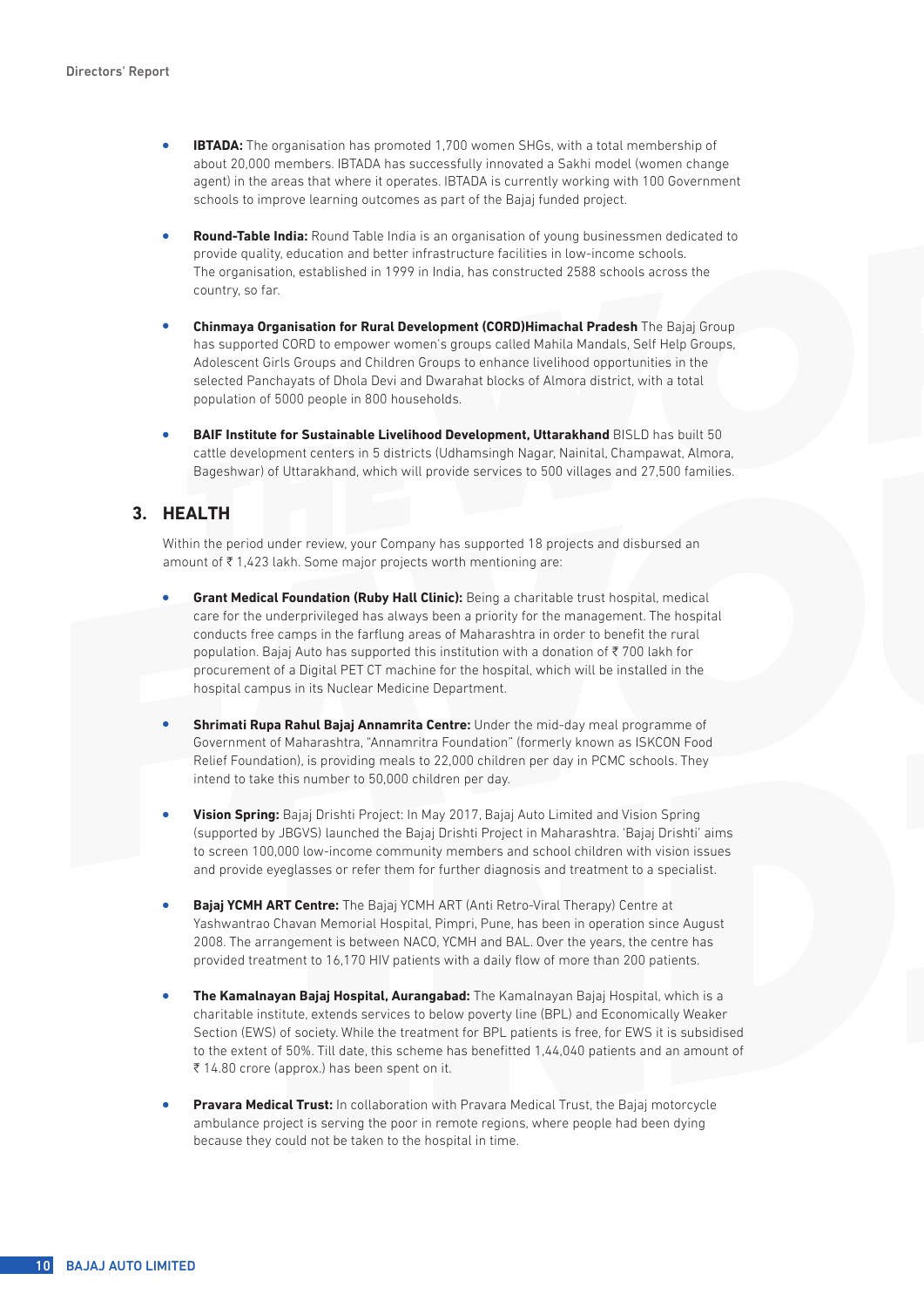- Malnutrition: The prevalence of underweight children in India is among the highest in the world. This issue is addressed through Bajaj Holdings & Investment Limited (the sister concern of Bajaj Auto Limited) covering 410 villages in Palghar, Nandurbar, Gadchiroli, Amravati, Banswara, Udaipur, Nainital and Almora. A total of 26,435 families will be supported under these projects which will benefit 20,095 children and 37,406 pregnant and lactating women.
- Installation of community based sustainable drinking water system: As part of the Bajaj Drinking Water Project, "Community managed Sustainable Drinking Water Systems" in technical partnership with Toyam Technologies India Pvt Ltd, Pune, have been setup by JBGVS. The overall goal of the project is to provide safe and clean drinking water to villages with the participation of local community in a way that it serves as a long-term solution for the villagers.

### **4. ENVIRONMENT**

Within the period under review, your Company has supported 9 projects and disbursed an amount of H 1,600 lakh. Some more projects being executed by JBGVS, in addition to the Bajaj water conservation project are:

- <sup>l</sup> **Bajaj Maza Gaon Swachha Gaon Gangapur & Lasur Station:** The Bajaj Maza Gaon Swachha Gaon project is a collaboration between BAL, Centre for Applied Research (CARPE) and Aurangabad Municipal Corporation, which aims to improve and enhance the solid waste management practices in Aurangabad City.
- **Foundation for Ecological Security, Anand, Gujarat: Degradation of land and water** resources in the catchment areas is one of the most serious problems being faced, which is manifested due to depleting water supplies. The project, which covers an area of 35,000 hectares has been initiated in Bhilwada, Udaipur, Rajsamand, Chhitorgarh, Pratapgarh districts of Rajasthan.
- <sup>l</sup> **People's Science Institute, Dehradun, Uttrakhand:** Spring shed development project has been initiated in Almora, Champawat, Dehradun, Nainital, Pauri, Pithoragarh and Rudraprayag, districts of Uttarakhand. The proposed programme aims to regenerate and protect 50 critical springs in five water scarce districts of Uttarakhand.
- <sup>l</sup> **Shramajivi Janta Shahayak Mandal, Satara:** The Project is in Mann Taluka of Satara district, Maharashtra. The project area has 4 villages covering an area of 5,224 hectares and benefits 1,136 Households with 6,251 population. The major issue associated with this area is low rainfall. Average annual rainfall for the last 10 years in the project area has been 451.31mm with severe scarcity of potable drinking water. The villagers, especially women, have to spend lot of their time and energy on fetching water for drinking purposes from distant places during summer season. The Bajaj Group is supporting this project with funding of  $\bar{\tau}$  1,185 lakh.

# **5. OTHER DEVELOPMENT ACTIVITIES**

Within the period under review, your Company has supported 6 projects and disbursed an amount of  $\bar{\tau}$  1,337 lakh. Major projects under this head are:

- <sup>l</sup> **Mann Deshi Foundation, Satara:** Government of Maharashtra (GoM) has declared 151 Talukas from 26 districts as drought hit areas. Villagers from these drought affected villages are selling their cattle due to shortage of fodder and water. Due to this, farmers are losing their assured source of income. In order to overcome this, "Chara Chavani" or Cattle Relief Camps, have been organised through Mann Deshi Foundation in drought affected areas.
- **Bharatiya Jain Sanghatana:** A similar project of the same size would be put up in Aurangabad, managed by Bharatiya Jain Sanghatana (BJS). BJS will manage this "Chara Chavani" for a duration of four months with the help of a professional team. Supply of Fodder and water will be provided to the cattle at this camp.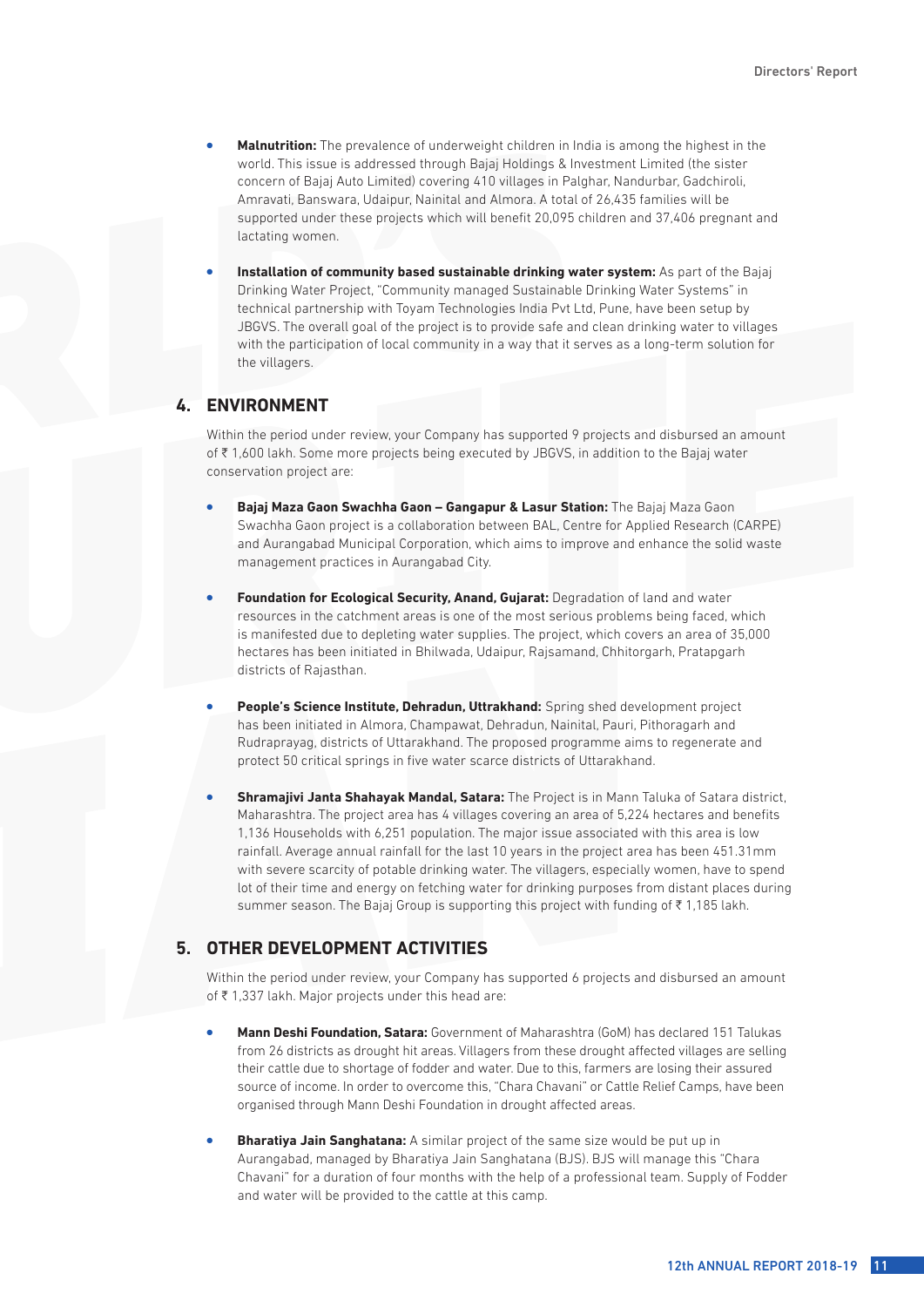- **Support to people during natural calamities:** During the period under review, your Company has supported flood affected people of Kerala with a contribution of  $\bar{\tau}$  200 lakh through JBGVS.
- **Safety and Disaster Management Department:** BAL's Safety and Disaster Management Department team attended to fire calls outside the plants for several firefighting and rescue operations.

### **6. STAFF VOLUNTEERING**

Arpan: Aimed at promotion of social consciousness among Bajaj employees and the society, Arpan is undertaking a lot of activities in and around Pune through staff volunteering. Activities undertaken include water conservation, promotion of yoga, support to tribal communities, painting and repairing of classrooms, etc.

#### **Principle 9: Businesses should engage with and provide value to their customers and consumers in a responsible manner**

All the customer engagement activities of Bajaj Auto Limited are guided by its 'Distinctly Ahead' philosophy. BAL has multiple media through which it interacts with its customers and collects their feedback to identify customer satisfaction levels. These include service centres, web-based interfaces, dealer showrooms and call centres. BAL also conducts regular surveys with the dealers, brokers, retailers and roadside mechanics.

BAL's Service Strategy is aimed at:

- Augmentation of network effectiveness
- **Enhancing service quality**
- Improving service reach

In line with this approach, the Company has launched a Bajaj Care Service mobile app for its customers. To enhance its service quality and reach, BAL regularly engages with local service providers with structured familiarisation programmes and trainings.

With the view that dealers are the face of the Company, multiple initiatives have been taken to enhance the quality of service provided by dealers. These initiatives include Dealer Service Quality Standard Audits, Kaizen Awards and Skill Contests, besides the roll-out of the 'Centralised Dealer Management System' (CDMS) for all the dealers. As a step towards providing quick and effective customer support, the call centres have been integrated with the CDMS, which enables the support executive to access all the customer related data with the help of his mobile number.

With the aim of ensuring that its customers remain safe while driving its vehicles and use the vehicles in the most efficient manner, BAL provides an owner's manual with each vehicle. The manual includes safety check mechanisms, dos and don'ts and fuel saving tips. Additionally, it conducts pre-monsoon campaigns, focused on safe driving and preventive check-up tips for the season. During the year 2018-19, 109 cases were filed at the consumer forum, while 378 cases are pending as on 31 March 2019.

As a responsible company, BAL's marketing department ensures hygiene factors in all advertisements, such as displaying helmets being used by all passengers on bikes and disclaimers for advertisements with bikes performing stunts. BAL is a signatory to Advertising Standard Council of India (ASCI), who can evaluate and provide corrective recommendations for advertisements.

In January 2019, the Company announced its new global brand identity, 'The World's Favourite Indian'. This revamped identity reflects its significant success in the overseas market, as a global motorcycle powerhouse over a period of 17 years. The Company has significantly invested in technology and innovation to design motorcycles that are loved not only in India but 70 countries around the world.